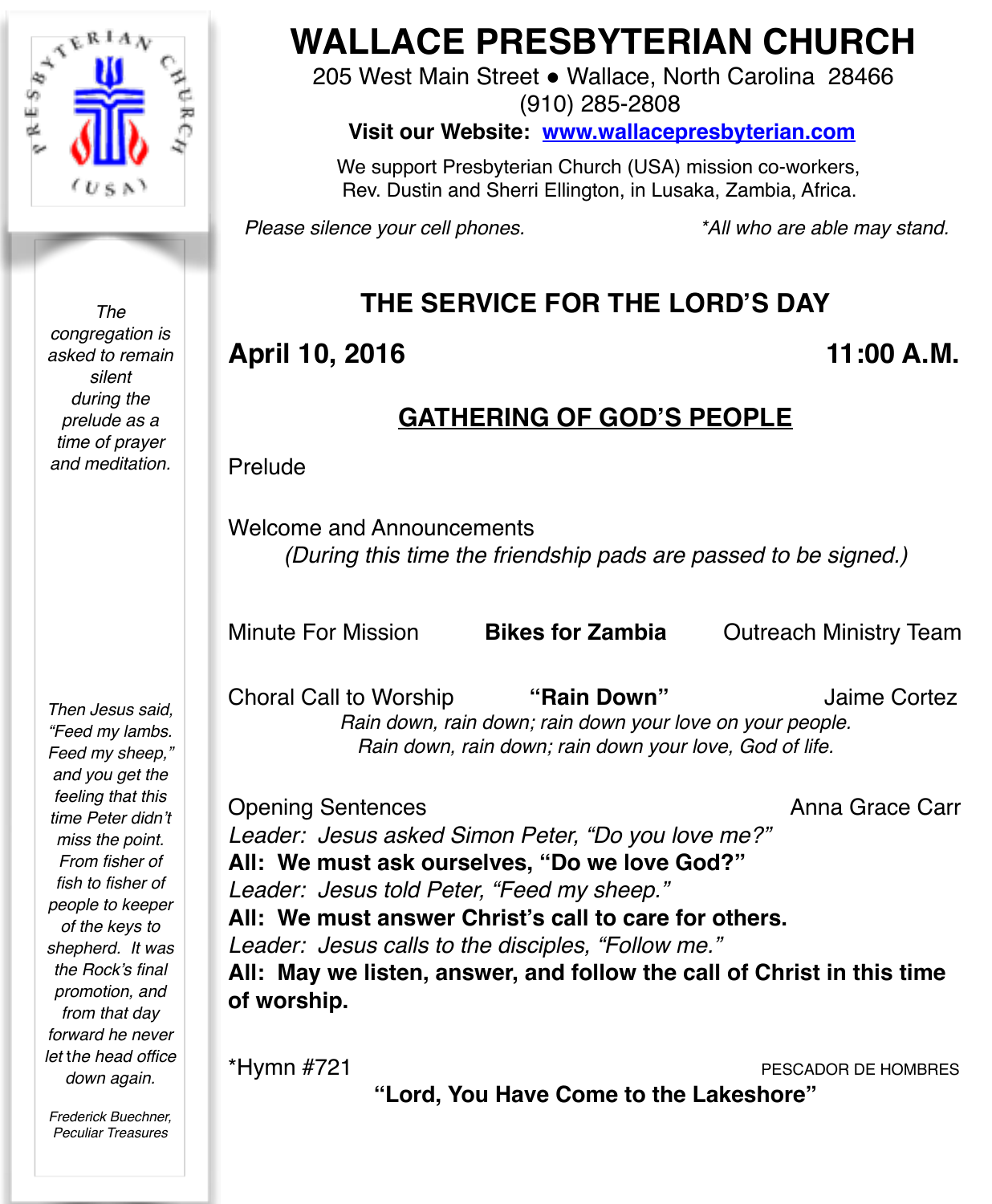\*Litany Prayer of Confession (inspired by John 21:1-19)

*Leader: Lord, save us from ourselves.*

**All: We continue to do the same things over and over, expecting different results.**

*Leader: Lord, save us from doing too much.*

**All: We go fishing every day, not noticing you waiting with a meal on the beach.**

*Leader: Lord, save us from doing too little.*

**All: We say we love you, and yet so often neglect your sheep.** *Leader: Lord, save us from ourselves.*

**All: Help us to hear and respond when you say, "Follow me."**

\*Responsive Assurance of Pardon

Leader: Hear the good news! The saying is sure and worthy of full *acceptance,*

**All: that Jesus Christ came into the world to save sinners.**

*Leader: He himself bore our sins in his body on the cross,*

**All: so that, free from sins, we might live for righteousness.** *Leader: Receive the good news of the gospel:*

**All: In Jesus Christ we are forgiven.**

\*Gloria Patri Hymn #581 *Glory Be to the Father*

#### **PROCLAIMING GOD'S WORD**

Children's Sermon

Anthem **"Lord of the Dance"** *arr.* Mark Hayes

*I danced in the morning when the world was begun, And I danced in the moon and the stars and the sun, And I came down from heaven and I danced on the earth; at Bethlehem I had My birth. Dance then, wherever you may be; I am the Lord of the Dance, said He, And I'll lead you all, wherever you may be, and I'll lead you all in the dance, said He. I danced for the scribe and the Pharisee, But they would not dance and they would not follow Me; I danced for the fishermen, for James and John; they came with Me and the dance went on.* I danced on the Sabbath and I cured the lame; the holy people said it was a shame. *They whipped and they stripped and they hung Me high, and left Me there on a cross to die. I danced on a Friday when the sky turned black; it's hard to dance with the devil on your back. They buried My body and they thought I'd gone; but I am the dance and I still go on. They cut me down and I leap up high; I am the life that will never, never die; I'll live in you if you'll live in Me: I am the Lord of the Dance, said He.*

*"All we like sheep have gone astray; we have all turned to our own way, and the Lord has laid on him the iniquity of us all."*

*Isaiah 53:6*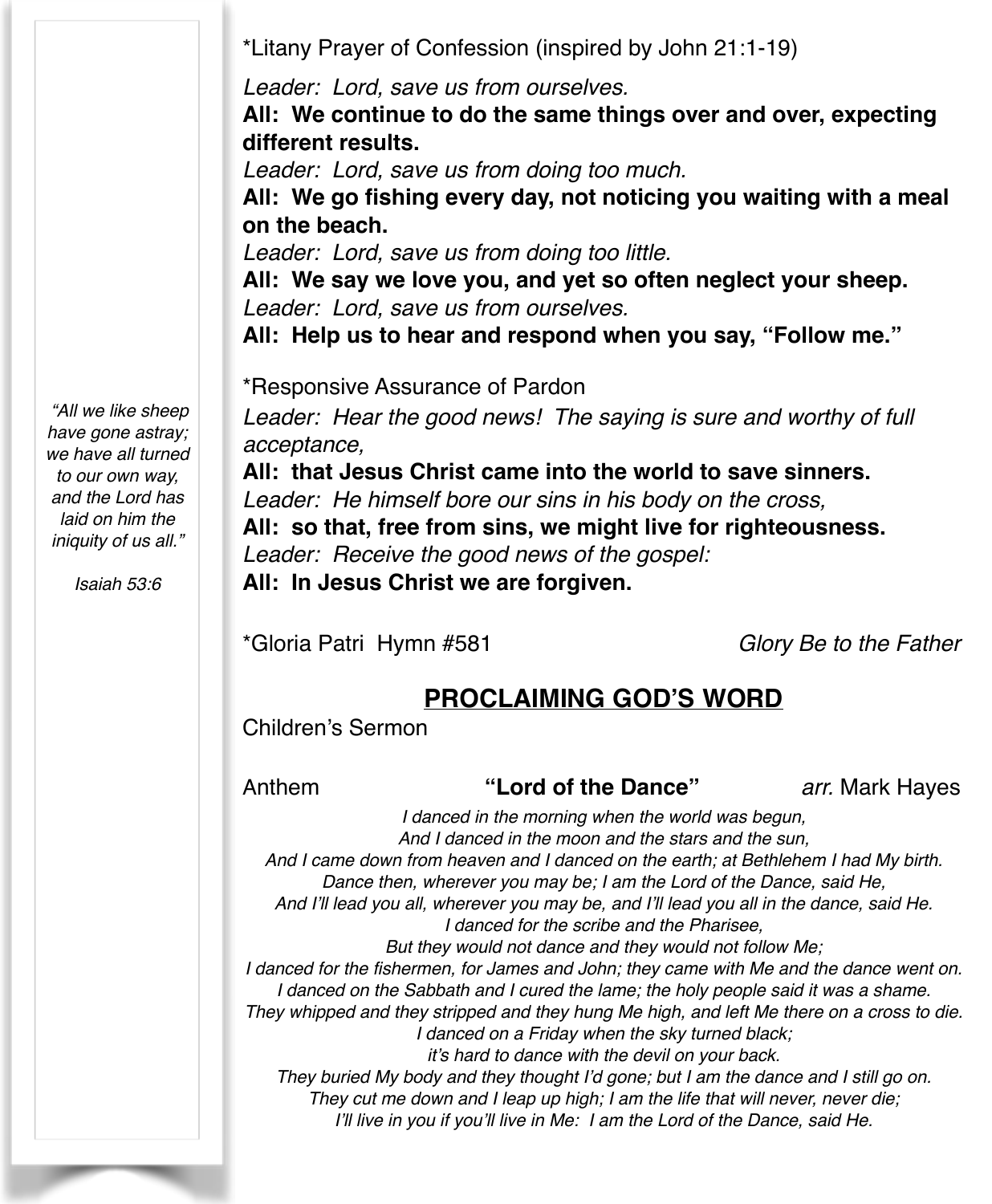Prayer for Illumination

*Eternal God, in the reading of the Scripture, may your Word be heard; in the meditations of our hearts, may your Word be known; and in the faithfulness of our lives, may your Word be shown. Amen.*

Old Testament Lesson Anna Grace Carr  *Psalm 23 (Unison)* +Pages 435, 436 !!!!!! *(See Announcement Page)*

\*Hymn #498 BEACH SPRING

**"Loaves Were Broken, Words Were Spoken"**

Gospel Lesson *John 21:1-19* +Pages 883, 884

Sermon **"Fish & Sheep"** Dr. Philip K. Gladden

A Time for Reflection

Pastoral Prayer with The Lord's Prayer

#### **GIVING THANKS TO GOD**

Presentation of Tithes and Offerings

**Offertory** 

\*Doxology and Prayer of Dedication *Praise God from whom all blessings flow; Praise Him all creatures here below; Praise Him above ye heavenly host; Praise Father, Son, and Holy Ghost. Amen.*

\*The Affirmation of Faith The Apostles' Creed I believe in God the Father Almighty, Maker of heaven and earth, And in Jesus Christ his only Son our Lord; who was conceived by the Holy Ghost, born of the Virgin Mary, suffered under Pontius Pilate, was crucified, dead, and buried; he descended into hell; the third day he rose again from the dead; he ascended into heaven, and sitteth on the right hand of God the Father Almighty; from thence he shall come to judge the quick and the dead. I believe in the Holy Ghost, the holy catholic Church, the communion of saints, the forgiveness of sins, the resurrection of the body, and the life everlasting. **Amen.**

*There are many parallels between the story of Jesus serving breakfast to his disciples on the beach in John 21 and Jesus feeding the 5000 in John 6. John's gospel has no story of the Last Supper, but these two stories remind us of that meal (he took bread and gave it to them).*

*The first two stanzas of our second hymn deal with events in the past (the feeding of the multitude and the Last Supper) and the final two with events in the present. The common last lines serve as an affirmation of Christ's continuing presence at all times.*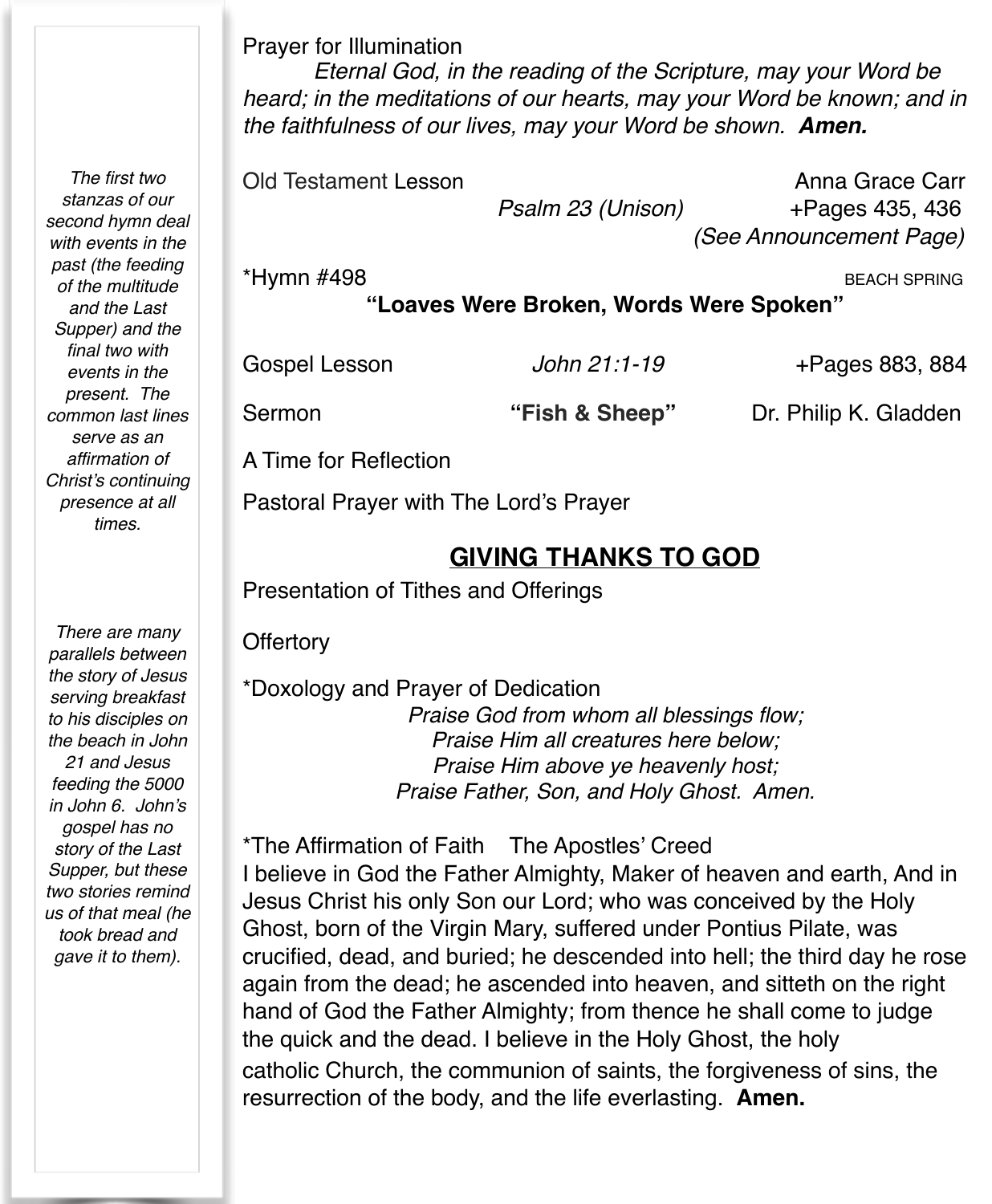\*Benediction

\*Choral Benediction **"Amen"** African-American

*Amen. Amen. Amen. Amen. Amen,*! !

\*Postlude

 $2016$  The fortunisme 1916 **BIRTHDAY OFFERING** LET **ROLL DOWN** like waters. and righteousness like an ever-flowing stream. - Assets) **Meartland 120 Wablast For Humanity East Bay Silican Valley** rest Action and Research Training Center **Building Minds in South Soda** 

\**All who are able may stand.* +*The page number in the pew Bible.*

 **Presbyterian** Women 2016 Birthday Offering: Monday, May 23 at 7:00 PM

#### **History of the Birthday Offering**

Presbyterian women have a long tradition of caring for others and helping those in need. Ever since Hallie Paxson Winsborough, in 1922, challenged each member of the Woman's Auxiliary of the PCUS to give a penny for each year of her life as a "birthday gift" for Miss Dowd's School for Girls in Japan, Presbyterian Women's Birthday Offering has helped fund mission projects that improve the lives of women and

children around the world. While the projects and donation amounts have changed, Presbyterian Women's commitment to improving the lives lives of others has not. We continue to need broad, consistent support from Presbyterian women and others in order to continue funding mission projects like the ones selected for 2016. Our goal for 2016 is \$500,000. In 2016, we will answer the call to show Jesus' love to the world by offering our prayers and financial support to four projects that support the critical need for education and healthy environments in the areas they serve:

- a school for girls by Building Minds in South Sudan;
- Heartland 180, a core values and life skills training program for at-risk youth in Overland Park, Kansas;
- Habitat for Humanity's repair of manufactured homes in the East Bay and Silicon Valley of California;
- DART's Closing Off the School-to-prison Pipeline Program in Mid-Kentucky, Scioto Valley, The James,Charleston and Greater Atlanta presbyteries. Wallace Presbyterian Women will have their Spring Gathering on Monday, May 23, at 7:00 pm. Please plan to attend our Birthday Party celebration as we wrap up for the year. Because of vacation and summer activities, the circle groups do not meet in June or July.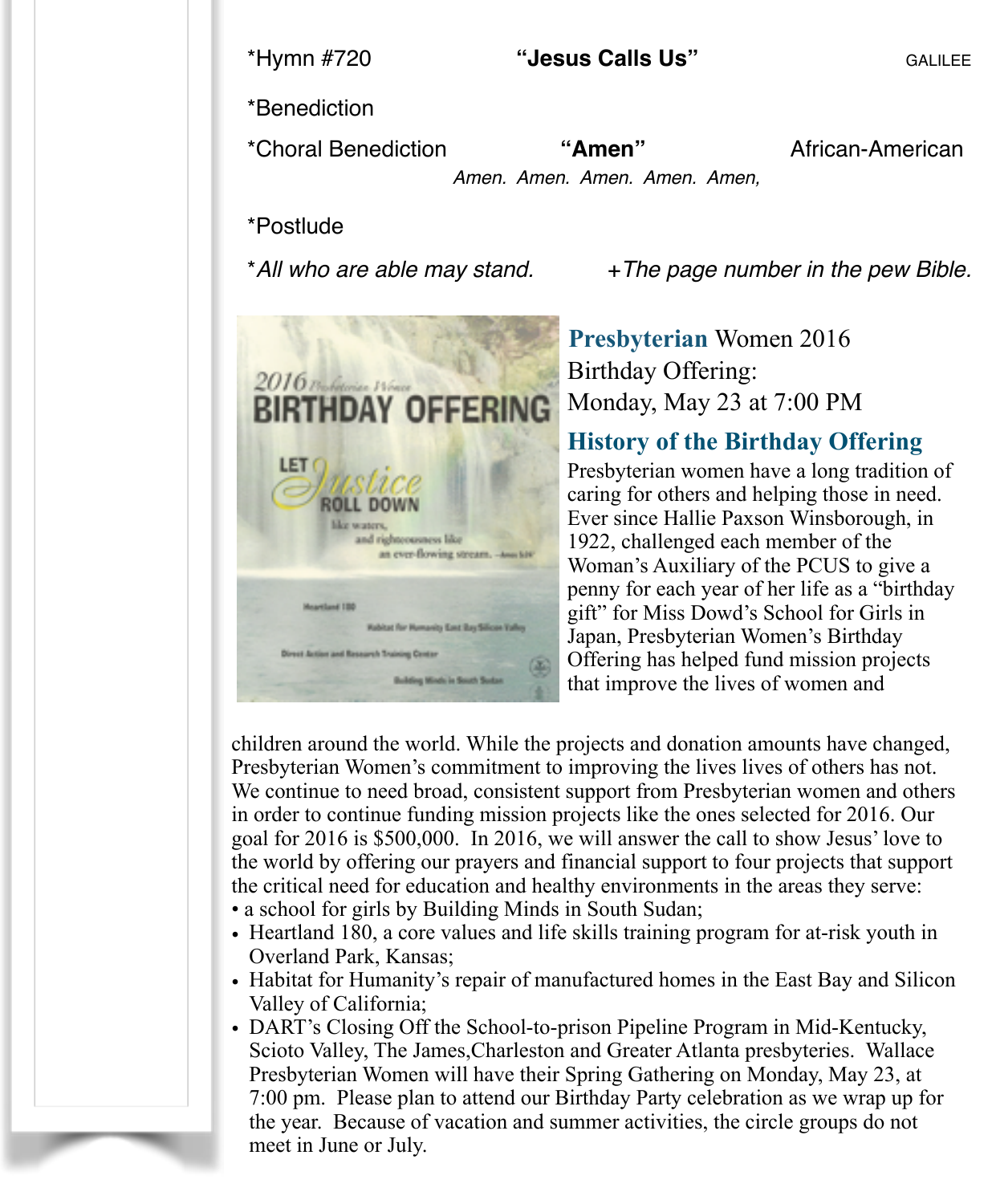## **WEEKLY CALENDAR**

| Sunday, April 10    | $9:40$ am<br>10:00 am<br>$11:00$ am | <b>Opening Assembly</b><br><b>Sunday School</b><br>Worship |
|---------------------|-------------------------------------|------------------------------------------------------------|
|                     | 5:00-7:00 pm                        | Youth Fellowship                                           |
| Tuesday, April 12   | 6:30 am                             | Coffee, Room 304                                           |
|                     | 7:00-7:30 am                        | SonRise Worship, Room 304                                  |
| Wednesday, April 13 | 10:00 am                            | <b>Bible Study, Church Office Building</b>                 |
|                     | $6:00$ pm                           | Handbells                                                  |
|                     | 7:30 pm                             | <b>Choir Practice</b>                                      |

## **NOTES AND ANNOUNCEMENTS**

- **" Please join** the minister for a Bible study on Revelation 7:9-17 on Wednesday, April 13 at 10:00 a.m. in the Church Office Building.
- **We extend** our Christian love and sympathy to Gerri Hanson and her family on the death of her uncle, Jay Rasmussen and to Mary Carone on the death of her brother-in-law, Donald Patrick Quinn.
- **Congratulations** to Sheriff Blake Wallace who was awarded the Order of the Long Leaf Pine, presented for his proven record of extraordinary service to North Carolina and Duplin County.

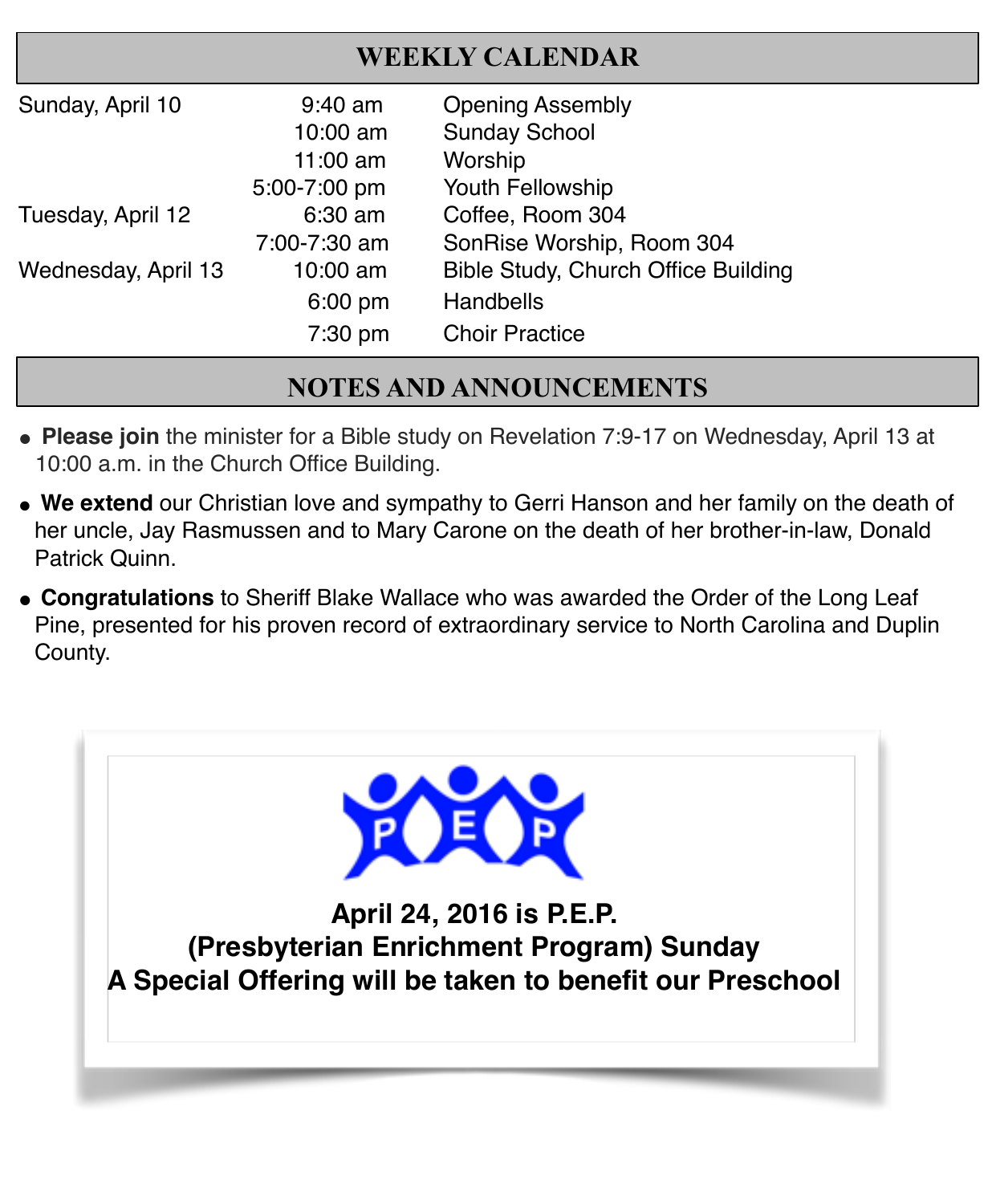

**04/10:** Danielle & Jim Sills**! ! ! 04/10:** Joey & Rita Brinkley **04/17:** Mary Laine & Jason Rouse**! ! 04/17:** Dotsie Caproni & Dana Myrick



**Opening Church Building: April 1-15:** Bill Carone **April 16-30:** Jack Blackney

#### **USE HERS**

#### **Freddy Hall, Leader**

Harvey Knowles Wayne Casteen J Parker

#### **FOUTH WORSHIP LEADERS**

**04/10:** Lydia & Kennedy Thompson **04/17:** Elizabeth & James Sills



**Myree Bland home, Avalee Bowman-** The Oaks at Mayview, Raleigh, **N.H. Carter-** back pain, **Billy Cavenaugh,** Leukemia, **Joe Dormagen** (Verlie Wells' son-in-law), **Amy Edgerton-**cancer, **Thomas Edgerton Family, Betty Hall,** (Davis Health Care Center, Wilmington) **Wright Lanier Family, Ann Quinn,** (Mary Carone's sister)-cancer, **John Rau**, **Brison Ricker** (15 years old in Michigan, diagnosed with inoperable brain tumor) **Dr. Jack Robinson Family**, **Judy Robinson, George Walker-**Rosemary, **Kelsea Webster, Verlie Wells-**Rosemary, **Members and friends in the armed services: Jason Payne.** 

**(When you request a name to be put on the prayer list, please notify the church office when you wish it to be taken off)**